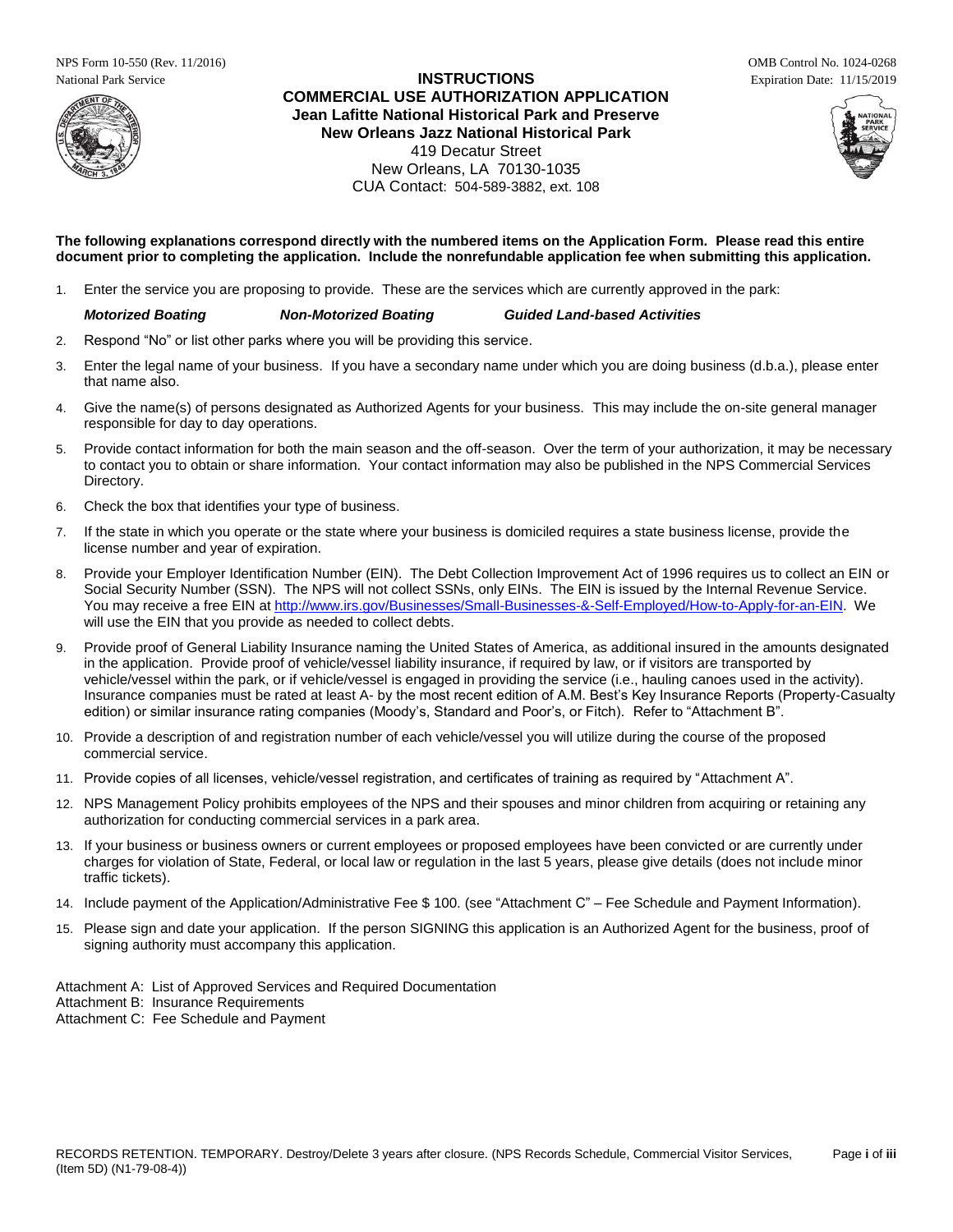**Additional Information:** The National Park Service has terms and conditions on all commercial service agreements. The following terms and conditions will apply to all Commercial Use Authorizations. There may be additional terms and conditions based on the services provided. These may include but are not limited to limits on locations, times, group size, and employee licenses and certifications and providing such information to the park superintendent for approval.

# **CONDITIONS OF THIS AUTHORIZATION**

- **1. False Information:** The holder is prohibited from knowingly giving false information. To do so will be considered a breach of conditions and be grounds for revocation: [RE: 36 CFR 2.32(a) (3)].
- **2. Legal Compliance:** The holder shall exercise this privilege subject to the supervision of the park area Superintendent. The holder shall comply with all applicable laws and regulations of the area and terms and conditions of the authorization. The holder must acquire all permits or licenses of State or local government, as applicable, necessary to provide the services described above, and, must operate in compliance with all applicable Federal, State, and local laws and regulations, including, without limitation, all applicable park area policies, procedures and regulations. The commercial services described above are to be provided to park area visitors at reasonable rates and under operating conditions satisfactory to the park area superintendent.
- **3. Rates:** The holder shall provide commercial services under this authorization to visitors at reasonable rates and under operating conditions satisfactory to the area Superintendent.
- **4. Liabilities and Claims:** This authorization is issued upon the express condition that the United States, its agents and employees shall be free from all liabilities and claims for damages and/or suits for or by reason of any injury, injuries, or death to any person or persons or property of any kind whatsoever, whether to the person or property of the (holder), its agents or employees, or third parties, from any cause or causes whatsoever while in or upon said premises or any part thereof during the term of this authorization or occasioned by any occupancy or use of said premises or any activity carried on by the (holder) in connection herewith, and the (holder) hereby covenants and agrees to indemnify, defend, save and hold harmless the United States, its agents, and employees from all liabilities, charges, expenses and costs on account of or by reason of any such injuries, deaths, liabilities, claims, suits or losses however occurring or damages growing out of the same.
- **5. Insurance:** Holder agrees to carry general liability insurance against claims occasioned by the action or omissions of the holder, its agents and employees in carrying out activities and operations under this authorization. The policy shall name the United States of America as additional insured. Holder agrees to have on file with the park copies of the above insurance with the proper endorsements.
- **6. Fees**: The Holder shall reimburse the park for all costs incurred by the park as a result of accepting and processing the application and managing and monitoring the authorization activity. Administrative costs for the application process must be paid when the application is submitted. Monitoring fees and any additional costs incurred by the park to support the commercial activity will be paid annually at the end of the year.
- **7. Benefit:** No member of, or delegate to, Congress, or Resident Commissioner shall be admitted to any share or part of this Contract or to any benefit that may arise from this Contract. This restriction shall not be construed to extend to this Contract if made with a corporation or company for its general benefit.
- **8. Transfer:** This authorization may not be transferred or assigned without the written consent of the park area Superintendent.
- **9. Termination:** This authorization may be terminated upon breach of any of the conditions herein or at the discretion of the park area Superintendent.
- **10. Preference or Exclusivity:** The holder is not entitled to any preference to renewal of this authorization except to the extent otherwise expressly provided by law. This authorization is not exclusive and is not a concession contract.
- **11. Construction:** The holder shall not construct any structures, fixtures or improvements in the park area. The holder shall not engage in any groundbreaking activities without the express, written approval of the park area Superintendent.
- **12. Reporting:** The holder is to provide the park area Superintendent upon request (and, in any event, immediately after expiration of this authorization) a statement of its gross receipts from its activities under this authorization and any other specific information related to the holder's operations that the park area superintendent may request, including but not limited to, visitor use statistics, and resource impact assessments.
- **13. Accounting:** The holder is to maintain an accounting system under which its accounts can be readily identified within its system of accounts classification. This accounting system must be capable of providing the information required by this authorization. The holder grants the United States of America and the Government Accountability Office access to its books and records at any time for the purpose of determining compliance with the terms and conditions of this authorization.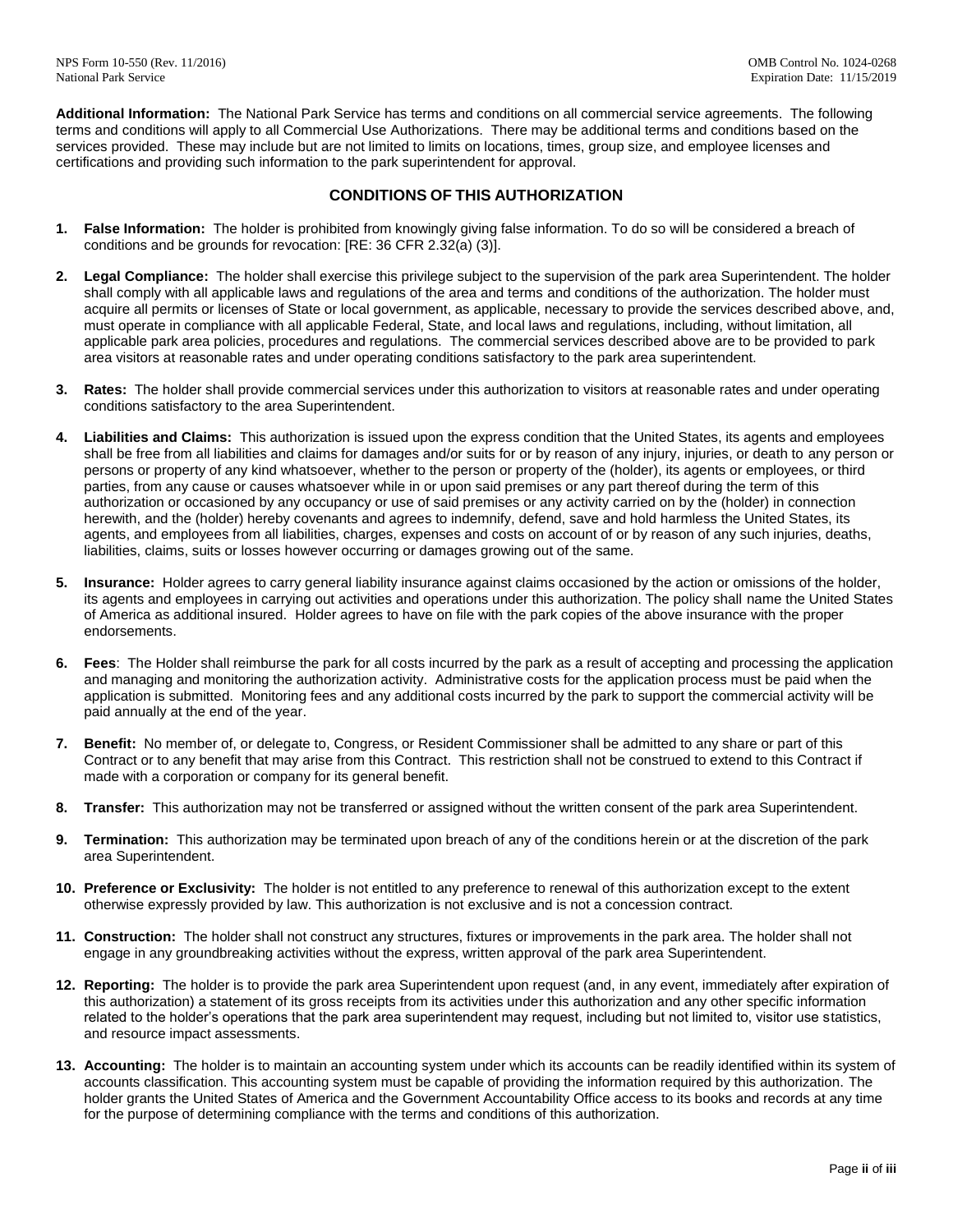- **14. Minimum Wage:** The holder is required to adhere to Executive Order 13658 Establishing a Minimum Wage for Contractors, as applicable. The implementing regulations, including the applicable contract clause, are incorporated by reference into this contract as if fully set forth in this contract and available at [https://federalregister.gov/a/2014-23533.](https://federalregister.gov/a/2014-23533)
- **15. Visitor Acknowledgment of Risks (VAR):** The holder is not permitted to require clients to sign a waiver of liability statement or form, insurance disclaimer, and/or indemnification agreement waiving the client's right to hold the CUA holder responsible for accidents or injury occurring on NPS property. The holder is permitted to request or require a client to sign a form or statement acknowledging risk and/or indicating that certain prerequisite skills may be needed to participate in the commercial activity. The holder must provide the park with the current copy of all forms and/or statements used for this purpose and obtain written approval by the park. A sample Acknowledgment of Risk form may be obtained by contacting the CUA office at 504-589-3882, ext. 108.
- **16. Intellectual Property of the National Park Service**: Except with the written authorization of the Director of the National Park Service, the Holder shall not assert any legal claim that the Holder or any related entity holds a trademark, tradename, servicemark or other ownership interest in the words "National Park Services", the initials "NPS", or official name of any unit or part thereof, including but not limited to any facility, logo, distinctive natural, archaeological, cultural, or historic site, within the National Park System, or any colorable likeness thereof, or the likeness of a National Park Service official uniform, badge, logo, or insignia.
- **17. Nondiscrimination:** The holder must comply with Applicable Laws relating to nondiscrimination in providing visitor services to the public and with all equal employment opportunity provisions of Title VII of the Civil Rights Act, as amended.

**IMPORTANT**: Before completing this application, please refer to the Application Instructions to verify that the service you are proposing is an approved commercial service. If the service you wish to provide is **not** listed on the table of approved commercial visitor services, contact us at the number above.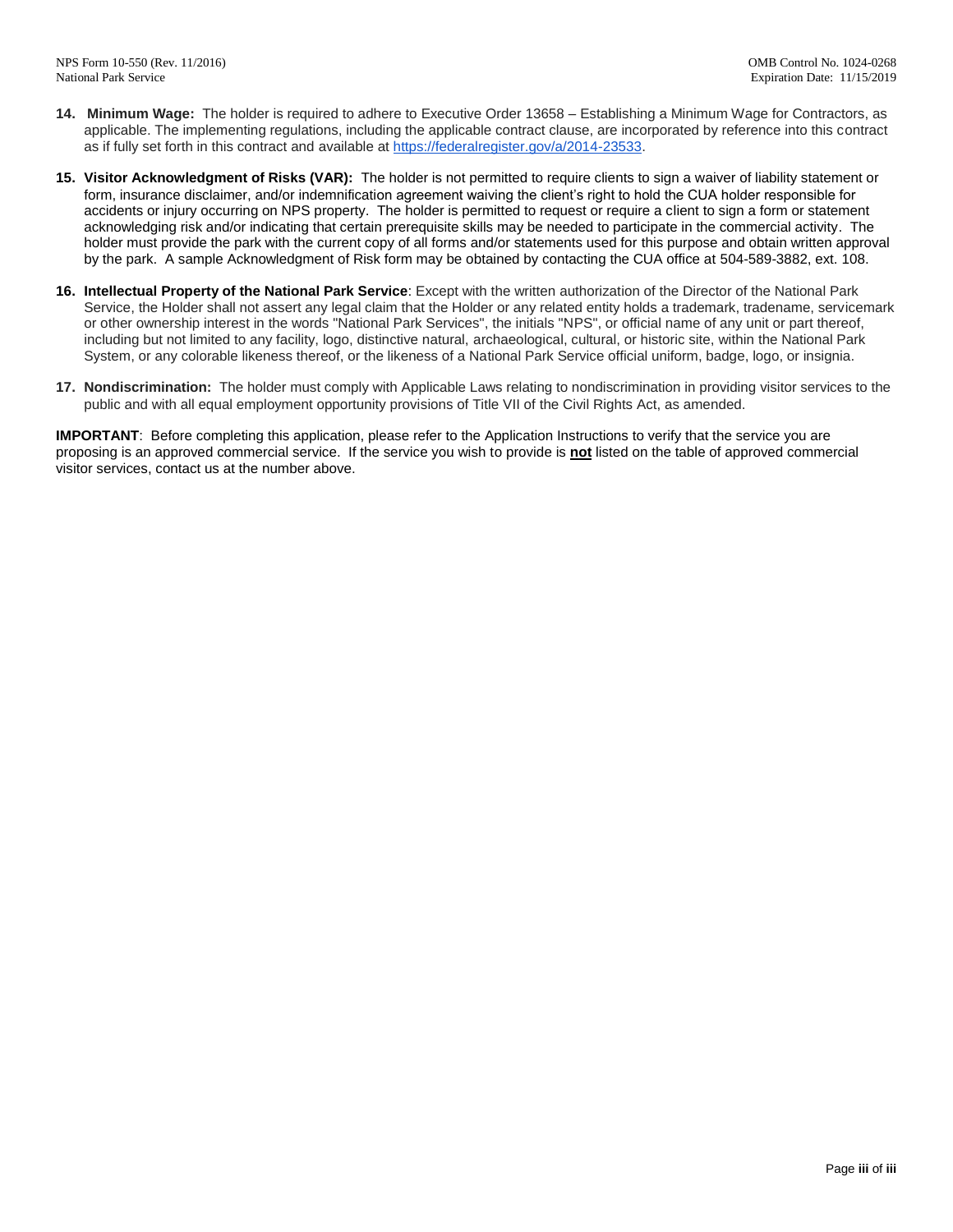

**COMMERCIAL USE AUTHORIZATION APPLICATION Jean Lafitte National Historical Park and Preserve New Orleans Jazz National Historical Park** 419 Decatur Street New Orleans, LA 70130-1035 CUA Contact: 504-589-3882, ext. 108



Some parks have additional requirements for businesses that offer services to visitors relating to the safety and welfare of the visitors and protection of the resources. These requirements may include applicable operating licenses, certificates showing proof of training, operating plans, emergency response plans, group size limitations, etc.

- **1. Service for which you are applying:** *[attach diagram, attach additional pages, if necessary, include locations within the park, frequency, estimated number of participants (per trip and annually), number of vehicles, vessels, support equipment (trailers, generators, etc.)]*
- **2. Will you be providing this service in more than one park? Yes No** *If "Yes", list all parks and services provided.*
- **3. Applicant's Legal Business Name:** [*Include any additional names (DBA) under which you will operate.]*
- **4. Authorized Agents:** *(Name and title of owner, and any onsite person authorized to manage the operation or service.)*

# **5. Mailing Addresses**

|    | <b>PRIMARY CONTACT INFORMATION</b> (Dates to contact you at this address, if seasonal. |                                       |                                                                                   |                         |      |                                                                                                                           |
|----|----------------------------------------------------------------------------------------|---------------------------------------|-----------------------------------------------------------------------------------|-------------------------|------|---------------------------------------------------------------------------------------------------------------------------|
|    | Address:                                                                               |                                       |                                                                                   |                         |      |                                                                                                                           |
|    |                                                                                        | City, State, Zip:                     |                                                                                   |                         |      |                                                                                                                           |
|    | Email:                                                                                 |                                       |                                                                                   | Website:                |      |                                                                                                                           |
|    |                                                                                        | Day Phone:                            | Evening Phone:                                                                    |                         | Fax: |                                                                                                                           |
|    |                                                                                        |                                       | ALTERNATE CONTACT INFORMATION (Dates to contact you at this address, if seasonal. |                         |      |                                                                                                                           |
|    |                                                                                        |                                       | If same as "Primary Contact Information, check here $\Box$ and go to question 6.  |                         |      |                                                                                                                           |
|    | Address:                                                                               |                                       |                                                                                   |                         |      |                                                                                                                           |
|    |                                                                                        | City, State, Zip:                     |                                                                                   |                         |      |                                                                                                                           |
|    | Email:                                                                                 |                                       |                                                                                   |                         |      |                                                                                                                           |
|    | Website:                                                                               |                                       |                                                                                   |                         |      |                                                                                                                           |
|    |                                                                                        | Day Phone:                            | Evening Phone:                                                                    |                         | Fax: |                                                                                                                           |
| 6. |                                                                                        |                                       | What is your Business Type? (Please check one below)                              |                         |      |                                                                                                                           |
|    | □                                                                                      | Sole Proprietor                       |                                                                                   |                         |      |                                                                                                                           |
|    | П                                                                                      | names.)                               |                                                                                   |                         |      | Partnership (Print the names of each partner. If there are more than two partners, please attach a complete list of their |
|    | Name:                                                                                  |                                       |                                                                                   |                         |      |                                                                                                                           |
|    | Name:                                                                                  |                                       |                                                                                   |                         |      |                                                                                                                           |
|    | П                                                                                      | Corporation: (State:                  | <b>Entity Number:</b><br>$\cdot$                                                  |                         |      |                                                                                                                           |
|    |                                                                                        |                                       | Non-Profit (Please attach a copy of your IRS Ruling or Determination Letter)      |                         |      |                                                                                                                           |
| 7. |                                                                                        | <b>State Business License Number:</b> |                                                                                   | <b>Expiration Date:</b> |      |                                                                                                                           |
|    |                                                                                        |                                       |                                                                                   |                         |      |                                                                                                                           |

**8. Employer Identification Number (EIN):**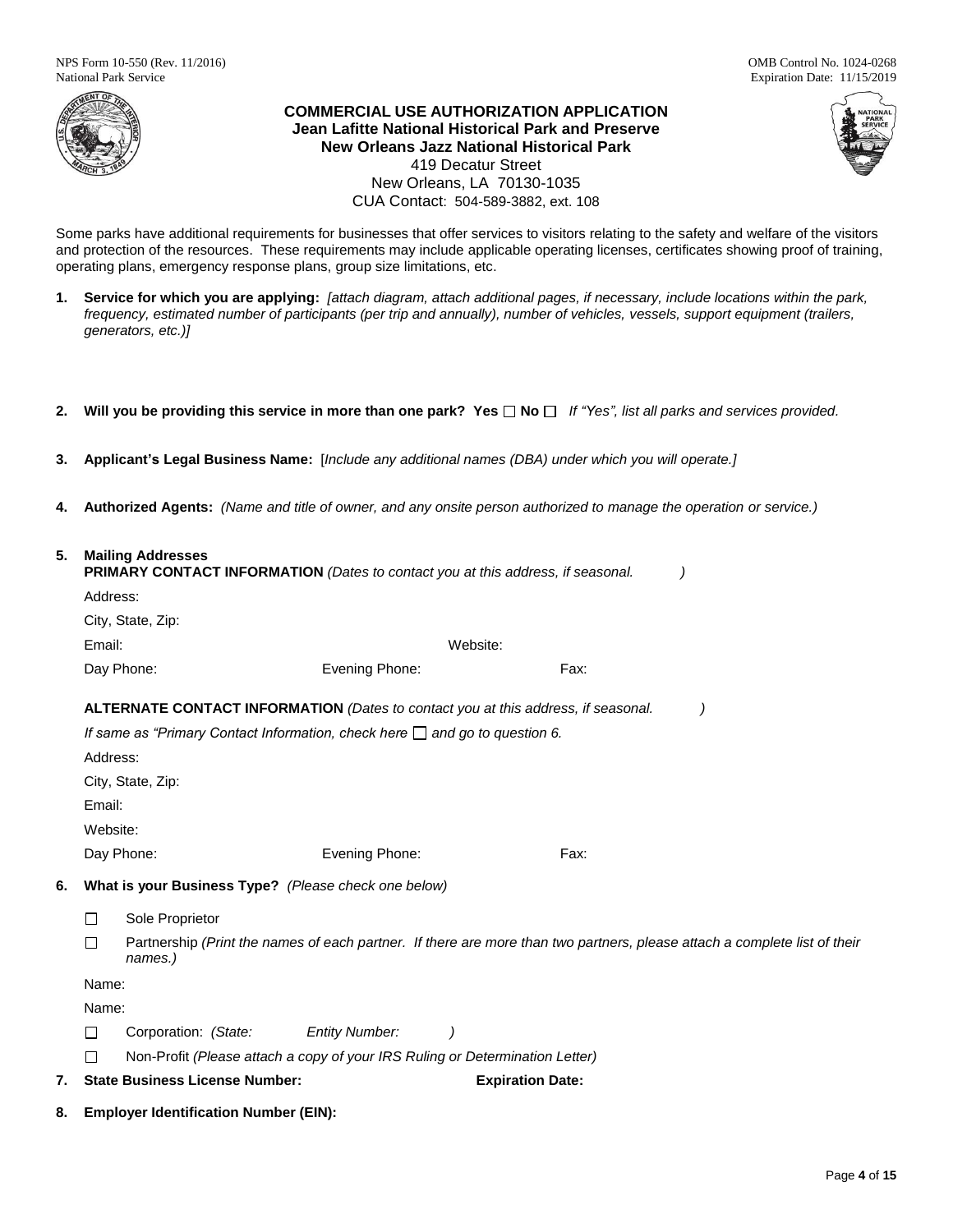### **9. Liability and Vehicle Insurance:**

Provide proof of insurance. The CUA operator must maintain General Liability insurance naming the United States of America as additional insured. Minimum coverage amount is \$500,000 per occurrence. Some activities will require increased coverage; see Park-Specific CUA Insurance Requirements ("Attachment B"). Auto Liability insurance is also required at the minimum coverage amounts described below.

| <b>COMMERCIAL GENERAL LIABILITY INSURANCE</b>                                                                               |                                          |  |
|-----------------------------------------------------------------------------------------------------------------------------|------------------------------------------|--|
| Single Purpose Activities (includes day and overnight hiking, photography and<br>art classes, bicycling, and group camping) | \$500,000                                |  |
| <b>Commercial Vehicle Insurance - Passenger Transport</b><br>(bodily injury and property damage)                            | Minimum per Occurrence Liability Limits* |  |
| Up to 6 passengers                                                                                                          | \$1,000,000                              |  |
| $7 - 15$ passengers                                                                                                         | \$1,500,000                              |  |
| $16 - 25$ passengers                                                                                                        | \$3,000,000                              |  |
| 26+ passengers                                                                                                              | \$5,000,000                              |  |

*\* Indicated minimum per occurrence liability limit or minimum State liability requirement in State of operation, whichever is greater.*

10. Will your business operate vehicles (car, truck, van, bus, taxicab, vessel, etc.) within NPS boundaries? Yes  $\Box$  No  $\Box$ 

*If "Yes," please give a description of each vehicle. Use additional paper, if necessary. All vehicles are required to be registered and the operators are required to have the proper licenses to operate them commercially, as required by law or regulation.*

| <b>Make/Model of Vehicle</b> | <b>License Number</b> | Year | <b>Max # Passenger Capacity</b> | <b>Own/Rent</b> |
|------------------------------|-----------------------|------|---------------------------------|-----------------|
|                              |                       |      |                                 |                 |
|                              |                       |      |                                 |                 |
|                              |                       |      |                                 |                 |

| <b>Make/Model of Vessel</b> | <b>Registration Number or</b><br><b>USCG Documentation</b> | Length | <b>Max # Passenger Capacity</b> | <b>Own/Rent</b> |
|-----------------------------|------------------------------------------------------------|--------|---------------------------------|-----------------|
|                             |                                                            |        |                                 |                 |
|                             |                                                            |        |                                 |                 |
|                             |                                                            |        |                                 |                 |
|                             |                                                            |        |                                 |                 |
|                             |                                                            |        |                                 |                 |
|                             |                                                            |        |                                 |                 |
|                             |                                                            |        |                                 |                 |

# **11. Employee Licenses and Certifications:**

Parks typically require proof of applicable licenses, registrations and certificates of training, such as; valid driver's, fishing license, vessel registration, CPR certification, or others. Provide copies of licenses and certifications required by "Attachment A".

# **12. NPS Employment:**

Are you, your spouse, or minor children employed within the National Park Service?

Yes  $\Box$  No  $\Box$  If "Yes", please provide information below:

Employee Name: Title:

Park and Office Where Employed: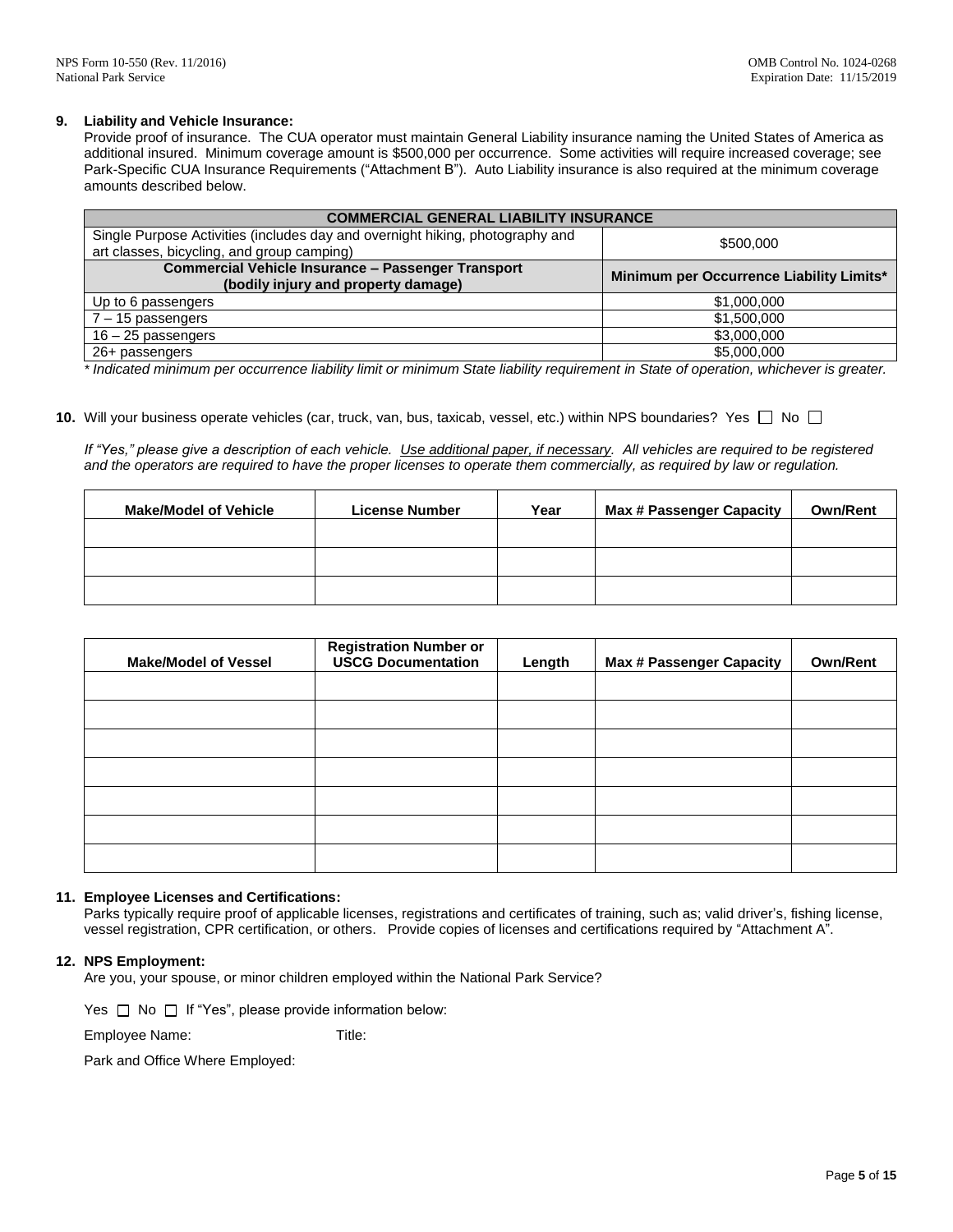# **13. Violations:**

To your knowledge, have you, your company, or any current or proposed employees been convicted or fined for violations of State, Federal, or local law within the last 5 years? Are you, your company, or any current or proposed employees now under investigation for any violations of State, Federal, or local law or regulation? See instructions.

Yes No *If "Yes", please provide the following information. Attach additional pages, if necessary.*

Date of violation or incident under investigation:

Name of business or person(s) charged:

Please identify the law or regulation violated or under investigation:

Please identify the State, municipality, or Federal agency that initiated the charges:

Additional Detail (optional):

(Results) Action Taken by Court:

#### **14. Fee:**

Please include the Application/Administrative Fee as outlined in Attachment C.

#### **15. Signature:**

False, fictitious or fraudulent statements of representations made in this application may be grounds for denial or revocation of the Commercial Use Authorization and may be punishable by fine or imprisonment (U.S. Code, Title 18, Section 1001). All information provided will be considered in reviewing this application. Authorized Agents must attach proof of authorization to sign below.

*By my signature, I hereby attest that all my statements and answers on this form and any attachments are true, complete, and accurate to the best of my knowledge.*

Signature Date Date of the Date of the Date of the Date of the Date of the Date of the Date of the Date of the Date of the Date of the Date of the Date of the Date of the Date of the Date of the Date of the Date of the Dat

Printed Name Title

# **NOTICES**

#### **Privacy Act Statement**

**Authority:** The authority to collect information on the attached form is derived from 16 U.S.C. 5966, Commercial Use Authorizations.

**Purpose:** The purposes of the system are (1) to assist NPS employees in managing the National Park Service Commercial Services program allowing commercial uses within a unit of the National Park System to ensure that business activities are conducted in a manner that complies with Federal laws and regulations; (2) to monitor resources that are or may be affected by the authorized commercial uses within a unit of the National Park System; (3) to track applicants and holders of commercial use authorizations who are planning to conduct or are conducting business within units of the National Park System; and (4) to provide to the public the description and contact information for businesses that provide services in national parks.

**Routine Uses:** In addition to those disclosures generally permitted under 5 U.S.C.552a(b) of the Privacy Act, records or information contained in this system may be disclosed outside the National Park Service as a routine use pursuant to 5 U.S.C. 552a(b)(3) to other Federal, State, territorial, local, tribal, or foreign agencies and other authorized organizations and individuals based on an authorized routine use when the disclosure is compatible with the purpose for which the records were compiled as described under the system of records notice for this system.

**Disclosure:** Providing your information is voluntary, however, failure to provide the requested information may impede the processing of your commercial use authorization application.

#### **Paperwork Reduction Act Statement**

In accordance with the Paperwork Reduction Act (44 U.S.C. 3501), please note the following. This information collection is authorized by The Concession Management Improvement Act of 1998 (54 USC 101911). Your response is required to obtain or retain a benefit in the form of a Commercial Use Authorization. We will use the information you submit to evaluate your ability to offer the services requested and to notify the public what services you will offer. We may not conduct or sponsor and you are not required to respond to a collection of information unless it displays a currently valid Office of Management and Budget control number. OMB has assigned control number 1024-0268 to this collection.

#### **Estimated Burden Statement**

We estimate that it will take approximately 2.5 hours to prepare an application, including time to review instructions, gather and maintain data, and complete and review the proposal. Send comments regarding this burden estimate or any other aspect of this collection of information, including suggestions for reducing this burden, to the Information Collection Officer, National Park Service, 12201 Sunrise Valley Drive, MS-242, Reston, VA 20192. Please do not send your completed form to this address; but rather to the address at the top of the form.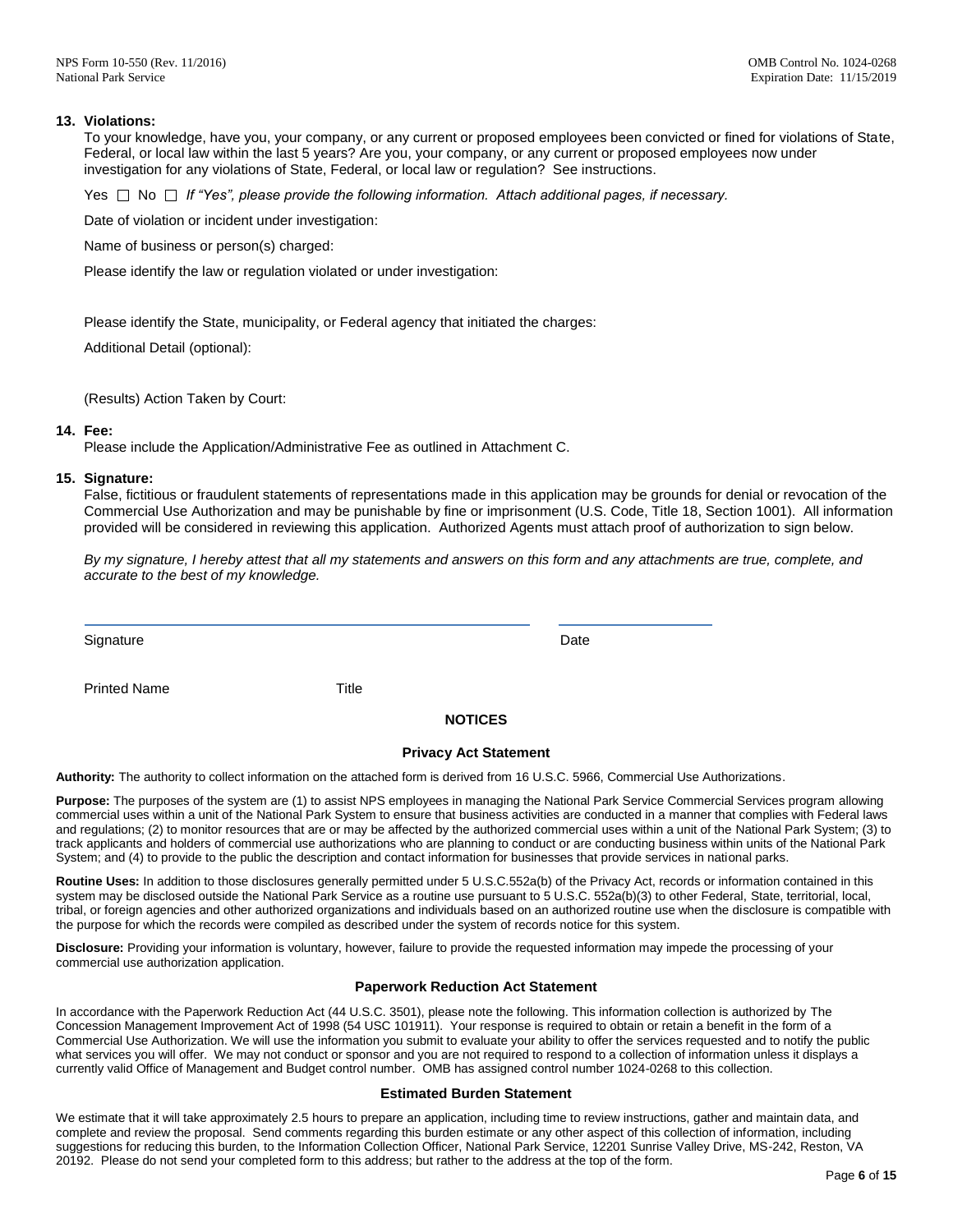### **SPECIAL PARK CONDITIONS** COMMERCIAL USE AUTHORIZATION (CUA) **Jean Lafitte National Historical Park and Preserve New Orleans Jazz National Historical Park**

### **These park specific conditions are in addition to the general conditions listed on page iii and are followed by necessary service-specific instructions.**

- **1.** Holder acknowledges that the Superintendent may close park units due to severe weather or other park emergencies resulting in tour cancellations. Holder agrees to make alternate arrangements or if desired, resume the approved schedule once the park reopens.
- **2.** The Holder will leave the area(s) authorized for use under this authorization in substantially the same condition as it was prior to the activities authorized herein and shall pay the United States for any damage resulting from this use which would not reasonably be inherent in the authorized use.
- **3.** All Federal, State, and local laws and regulations will be enforced. All vehicle or vessel operations are subject to periodic inspection by National Park Service law enforcement personnel. This authorization must be readily available to be shown to staff upon request. Armed NPS law enforcement can be present on tours without prior notification.
- **4.** All incidents involving vehicle, vessel, property, resource damage or personal injury must be reported to Park Law Enforcement toll free 24-hour notification service: 1-855-289-7412 as soon as possible, but no later than within 24 hours after the incident.
- **5.** The Holder will not advertise, solicit business, collect any fees, or sell any goods or services on lands owned and controlled by the United States Government. All advertisements, including brochures, rack cards and websites must include a statement that the holder is an authorized permittee of the National Park Service. CUA holders are not allowed to use the NPS arrowhead.
- **6.** Holder will ensure that employees, contractors, and participants are made aware that they are operating within a National Park, and are subject to special federal regulations and prohibitions, as outlined in U.S. Code of Federal Regulations Title 36: Parks, Forests, and Public Property (36 CFR).
- **7.** Holder will ensure all boat operators and tour guides annually attend a National Park Service interpretive orientation to park visitors and park resources. The orientation will be scheduled at a mutually agreed upon date, time, and location.
- **8.** Holder will consult with park officials regarding tour times, on-site interpretive programming, visitor services, safety plan, best management practices, and the protection of park resources.
- **9.** Upon demand of special circumstances, tour schedule may be adjusted accordingly with advance agreement from both parties.
- **10.** The Holder is responsible for their participants while in the park. For groups of any size, the Holder will be responsible for providing basic first aid and initial transport at the standard first aid level. All emergency evacuation costs of participants will be borne by the Holder.
- **11.** Holder will not prevent, or impede the recreational opportunities of park users in any park areas.
- **12.** Holder will comply with applicable public health and sanitation standards and codes.
- **13.** The NPS may assign a uniformed staff member to accompany the tour for monitoring and/ or educational purposes.
- **14.** NPS may photograph operations in order to document this activity for archival purposes.
- **15.** Vehicles shall remain on existing roads, designated routes and vehicle ways.
- **16.** Permission is required for travel on or across private property by appropriate land owner and may not be granted by NPS.
- **17.** Guides and/or group leaders must have in their possession a copy of their current CUA.
- **18.** Guides must be at least 18 years of age.
- **19.** Holder will ensure that clients are properly clothed and equipped for the authorized activity.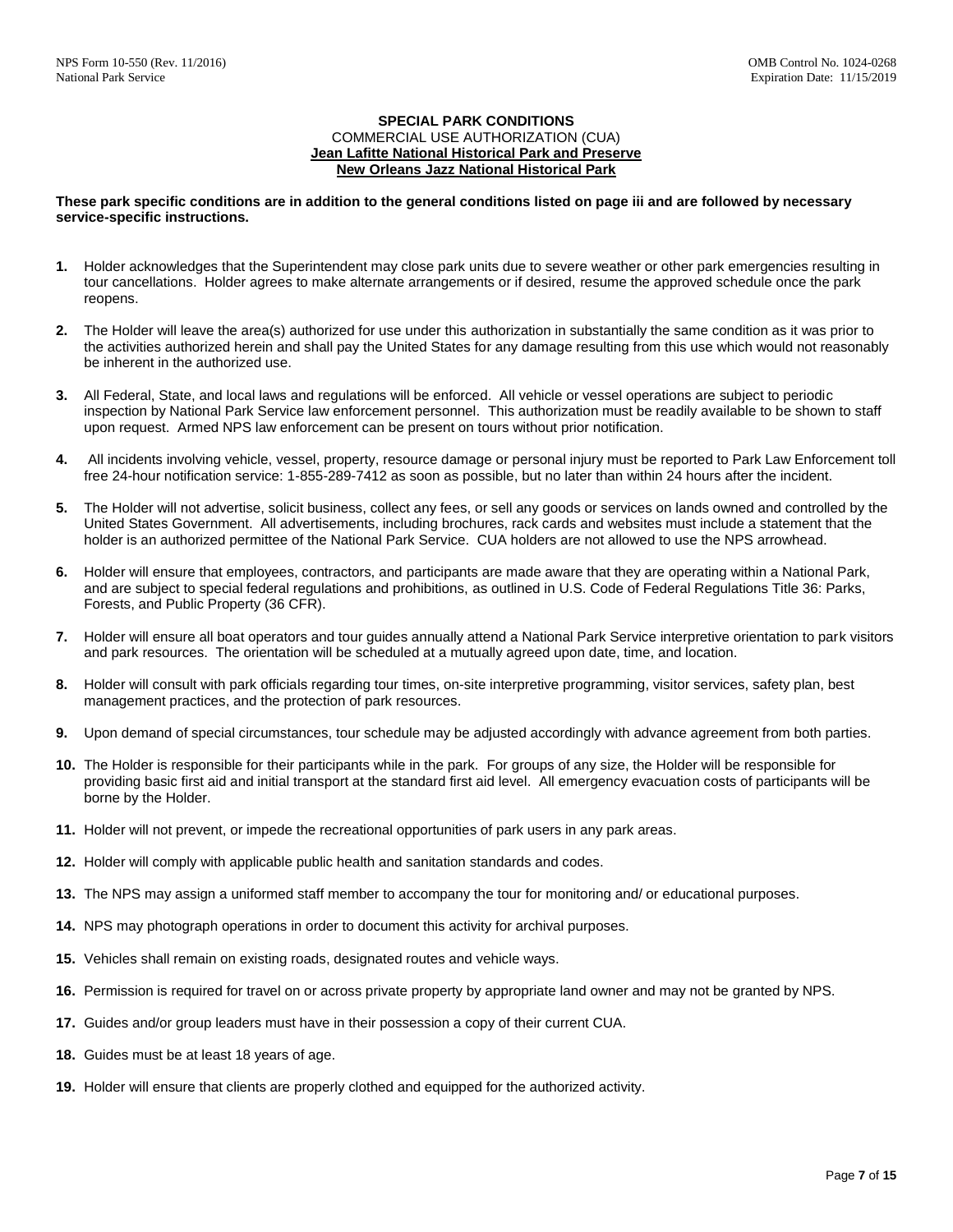**20.** Reporting Requirements: CUA Holders must meet the following annual and monthly reporting requirements in order to maintain a valid authorization. Reporting requirements include:

| <b>Document</b>         | <b>Due</b>                              |
|-------------------------|-----------------------------------------|
| Monthly Use Report      | 4 <sup>th</sup> of each month           |
| Annual Financial Report | January 31 following the operating year |
| Insurance Certificate   | As insurance expires/renews             |

**21.** Annual Fees: CUA Holders must remit required fees each year in order to maintain a valid authorization. Required fees are calculated based on the following schedule:

|                                                                                                                                                                              | <b>Application Fee</b><br>\$100 per service - Due with application. |  |  |
|------------------------------------------------------------------------------------------------------------------------------------------------------------------------------|---------------------------------------------------------------------|--|--|
| Market Rate Fee based on percentage of gross receipts<br>Due by January 31 following the operating year<br>(\$100.00 application fee acts as a credit towards the following) |                                                                     |  |  |
| Less than \$250,000                                                                                                                                                          | 3% of gross receipts                                                |  |  |
| Between \$250,000 and \$500.                                                                                                                                                 | 4% of gross receipts in addition to the prior amount                |  |  |
| Over \$500,000                                                                                                                                                               | 5% of gross receipts in addition to the two prior amounts           |  |  |

# **SERVICE SPECIFIC REQUIREMENTS FOLLOW BELOW**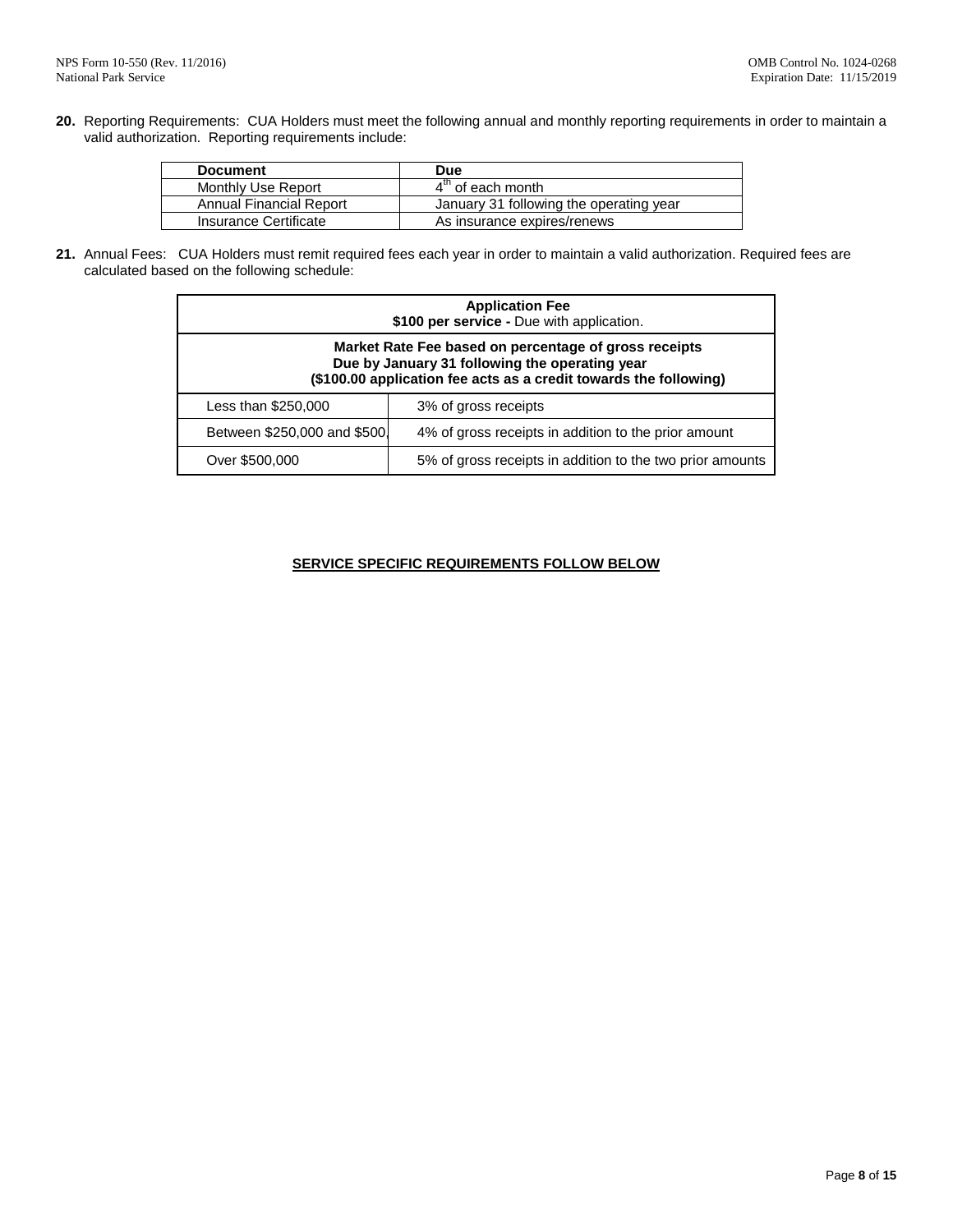# **SERVICE SPECIFIC REQUIREMENTS**

#### **MOTORIZED BOATING - GENERAL**

- Emergency Action: All emergencies must be reported by calling 911, as well as calling the Park Law Enforcement toll free 24 hour notification service: 1-855-289-7412. This includes but is not limited to medical, lost and/or found, theft or any criminal activity.
- Transportation of all clients shall originate and terminate outside the park.
- The following actions are prohibited on NPS Tours:
	- Possessing, destroying, injuring, defacing, removing, digging, or disturbing from its natural state, (i) living or dead wildlife or fish, or the parts or products thereof, (ii) Plants or the parts or products thereof. (36CFR 2.1(a))
	- The feeding, touching, teasing, frightening or intentional disturbing of wildlife nesting, breeding or other activities. (36CFR 2.2(a))
- Abandonment of property and littering are strictly prohibited. All cans, bottles, lunch papers, cigarette butts, and operations trash must be removed.
- Discharging weapons is prohibited.
- Other Activities/ Equipment /Props not permitted:
	- Boats, equipment, docks, lights, etcetera may not be tied, tethered, nailed, or otherwise affixed to live vegetation.
	- No dirt or other fill brought in from outside the Park will be allowed.
	- Audio amplification may not interfere with other visitor activities or local noise abatement ordinances.<br>• No fires are permitted.
	- No fires are permitted.
- The Holder will provide visitor use statistics on a monthly basis to include the monthly number of tours and the monthly number of passengers. The statistics may be submitted via email as follows:
	- Chalmette Battlefield, to Supervisory Ranger Christine Arato[, christine\\_arato@nps.gov](mailto:christine_arato@nps.gov) , or via office phone 504-589- 3882, ext. 224.
	- Barataria Preserve to Supervisory Ranger Aleutia Scott, aleutia scott@nps.gov, or via office phone 504-689-3690, ext. 13.

# **LOCATION Chalmette Battlefield**

- The Holder shall secure the vessel to the landing facility owned, maintained, and operated by the St. Bernard Port, Harbor, and Terminal District for the purpose of discharging passengers to and receiving from the Chalmette Battlefield.
- The Holder will provide an audible signal five minutes prior to leaving the dock in order to notify passengers who have disembarked.
- The Holder will instruct all passengers prior to arrival that food and drink are not allowed in the Visitor Center.
- The Holder will discontinue all onboard music while docked at the Chalmette Battlefield to maintain the peace and tranquility of the visitor experience.
- The vessel deckhands will not enter the Visitor Center to make loud boat departure announcements which also impacts other park visitors.
- The NPS will provide support and guidance to assist Holder with developing an on-board historical interpretive talk and program to prepare the visitors for their visit to the park.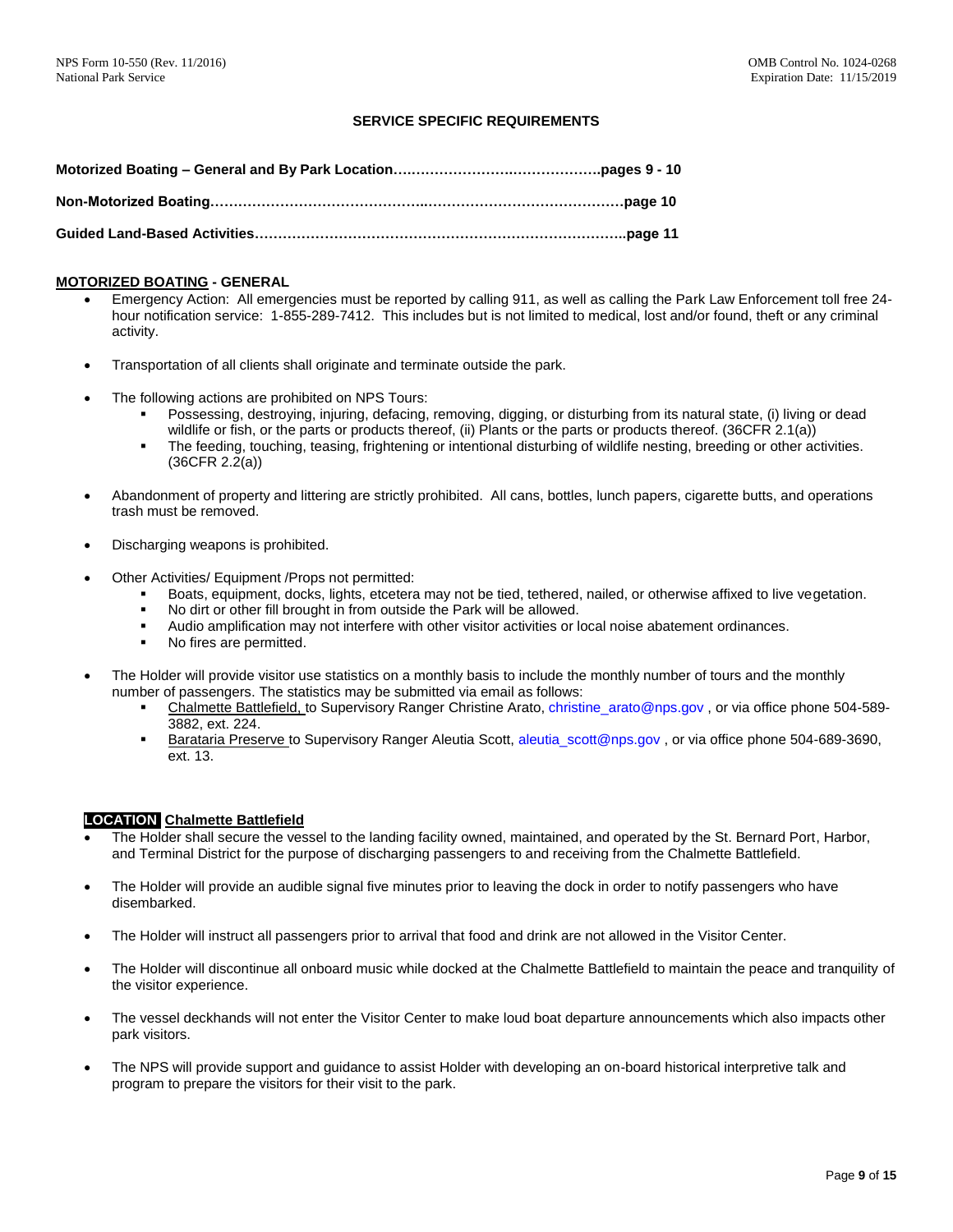# **LOCATION Barataria Preserve**

- Holder's Commercial Tour boat docking area must meet all applicable US Coast Guard and State regulations and laws concerning receiving passengers to, and discharging from, authorized tour boats along the Barataria Preserve waterways.
- Commercial tour boats will use only four stroke engines.
- The Holder will provide an "**Ecological Tour**" within park boundaries which emphasizes, and promotes, the importance of appreciating and protecting the park's natural and cultural resources**.** The tour will incorporate:
	- Protection of all plants, animals, ecosystems, and cultural resources in National Parks,
	- Minimizing adverse impacts on fish, wildlife, and the environment,
	- No handling, feeding, teasing, harming, harassing, or collecting of any living or non-living resources from the park on the tours or boats,
	- Informational and awareness messages on the functions of the wetlands, such as serving as a hurricane buffer, providing a nursery for ocean species, or providing for the livelihood of the area fishing industry.
- The Holder will provide to the Superintendent for review with the CUA application, a **Scope of Services for the "Ecological Tour**" to be advertised and conducted within the park boundaries. The Scope of Services will include a description of activities to be conducted in the park and will explain what distinguishes the "Ecological Tour" from other tours provided in the surrounding area.
- Passengers and crew are not allowed to embark or disembark anywhere along the waterway other than the approved docking site.
- All equipment should be cleaned prior to initiating work in order to reduce the spread of exotic plants and animals. No herbicides are permitted for use. Any oil, hydraulic fluids or lubricants spilled or discharged should be immediately cleaned up and clean up equipment should be present on boats while operating in the park. **All spills must be immediately reported to the Park Law Enforcement toll free 24-hour notification service: 1-855-289-7412.**

### **NON-MOTORIZED BOATING**

- Emergency Action: All emergencies must be reported by calling 911, as well as calling the Park Law Enforcement toll free 24 hour notification service: 1-855-289-7412. This includes but is not limited to medical, lost and/or found, theft or any criminal activity.
- The following actions are prohibited on NPS Tours:
	- Possessing, destroying, injuring, defacing, removing, digging, or disturbing from its natural state, (i) living or dead wildlife or fish, or the parts or products thereof, (ii) Plants or the parts or products thereof. (36CFR 2.1(a))
	- The feeding, touching, teasing, frightening or intentional disturbing of wildlife nesting, breeding or other activities. (36CFR 2.2(a))
- Transportation of all clients and watercraft shall originate and terminate outside the park.
- To prevent Aquatic Invasive Species (AIS), all equipment should be cleaned prior to entering the Preserve waterways in order to reduce the spread of exotic plants and animals. No herbicides are permitted for use.
- Access to passable waterways is not guaranteed by the Park. It is the Holder's responsibility to ascertain open and accessible launch and pick up sites and navigable waterways.
- Only single day trips are permitted along the preserve waterways, canals, swamp, and marshlands.
- Holder will provide each renter with quality safety equipment, i.e. personal flotation devices that fit properly and are in good condition, and each watercraft will be in good operable condition.
- Abandonment of property and littering are strictly prohibited. All cans, bottles, lunch papers, cigarette butts, and operations trash must be removed.
- Discharging weapons is prohibited.
- Other Activities/ Equipment /Props not permitted:
	- Boats, equipment, docks, lights, etcetera may not be tied, tethered, nailed, or otherwise affixed to live vegetation.
	- No dirt or other fill brought in from outside the Park will be allowed.
	- Audio amplification may not interfere with other visitor activities or local noise abatement ordinances.
	- No fires are permitted.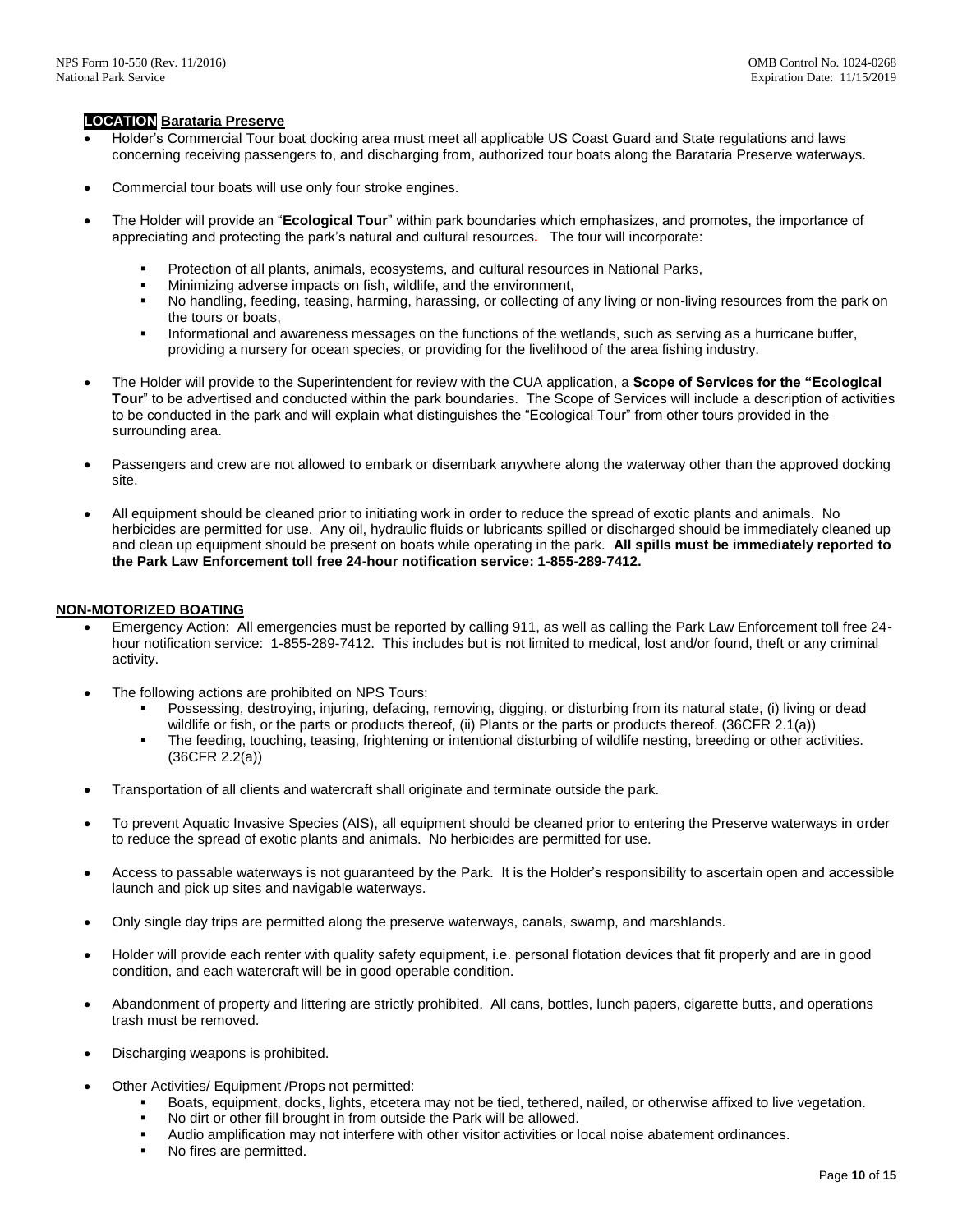- The Holder will provide visitor use statistics on a monthly basis to include the monthly number of tours and the monthly number of passengers. The statistics may be submitted via email as follows to:
	- Supervisory Ranger Aleutia Scott[, aleutia\\_scott@nps.gov](mailto:aleutia_scott@nps.gov) , or via office phone 504-689-3690, ext. 13.

### **GUIDED LAND-BASED ACTIVITIES**

- Emergency Action: All emergencies must be reported by calling 911, as well as calling the Park Law Enforcement toll free 24 hour notification service: 1-855-289-7412. This includes but is not limited to medical, lost and/or found, theft or any criminal activity.
- The following actions are prohibited on NPS Tours:
	- Possessing, destroying, injuring, defacing, removing, digging, or disturbing from its natural state, (i) living or dead wildlife or fish, or the parts or products thereof, (ii) Plants or the parts or products thereof. (36CFR 2.1(a))
	- The feeding, touching, teasing, frightening or intentional disturbing of wildlife nesting, breeding or other activities. (36CFR 2.2(a))
- Foot traffic must remain on existing trails, boardwalks, roads, or paths to minimize trampling.
- Tours need to start and end outside of the park property.
- The Holder will provide visitor use statistics on a monthly basis to include the monthly number of tours and the monthly number of participants. The statistics may be submitted via email to Supervisory Ranger Christine Arato, [christine\\_arato@nps.gov](mailto:christine_arato@nps.gov) , or via office phone 504-589-3882, ext. 224 or as indicated otherwise in the approved CUA.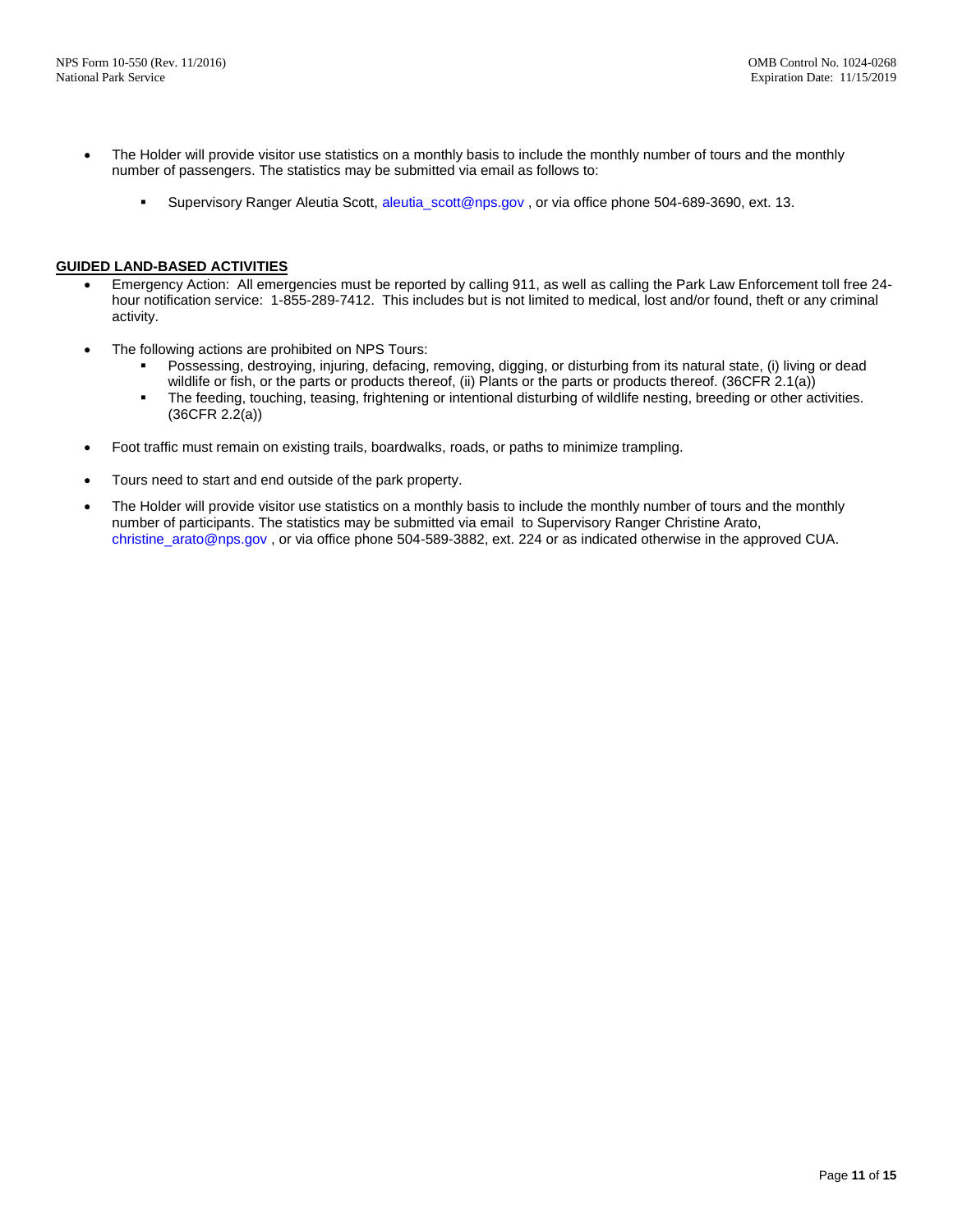# **ATTACHMENT A Authorized Services & Required Licenses, Registrations and Training Certificates**

| <b>AUTHORIZED COMMERCIAL SERVICE</b> | <b>REQUIRED DOCUMENTATION</b>                                                                                                                                       |
|--------------------------------------|---------------------------------------------------------------------------------------------------------------------------------------------------------------------|
| Motorized Boating                    | Guides, Vehicles, and Vessels must follow all DOT and USCG laws and regulations<br>as applicable.                                                                   |
| Non-Motorized Boating                | Guides, Vehicles, and Vessels must follow all DOT and USCG laws and regulations<br>as applicable.                                                                   |
| Guided Land-based Activities         | Guides and Vehicles must follow all DOT laws and regulations as applicable.<br>Guides must follow all federal, state, and local laws and regulations as applicable. |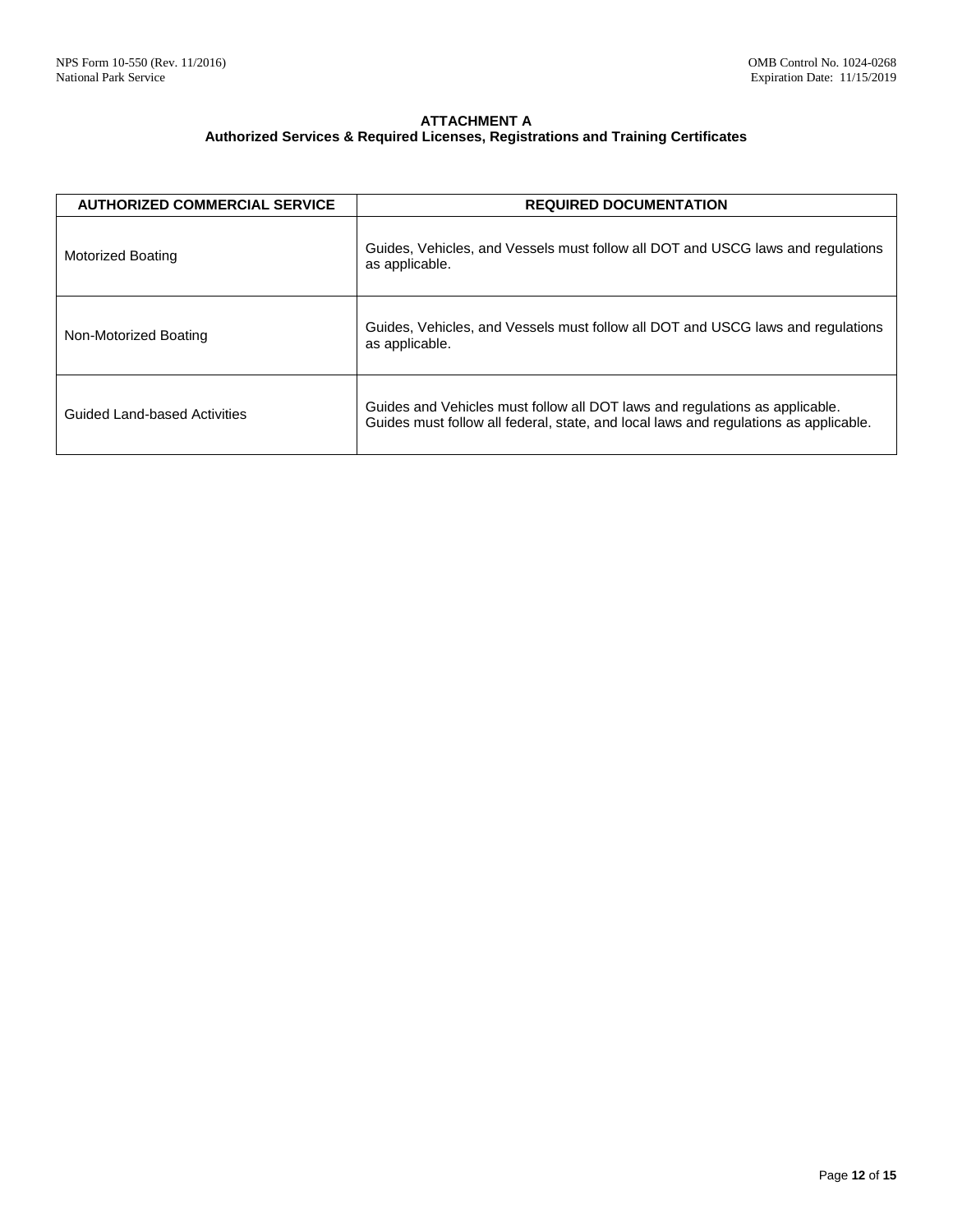# **ATTACHMENT B CUA Insurance Requirements**

### **Commercial General Liability (CGL) Insurance**

Liability insurance is required for all CUA holders under the terms of the authorization. Such insurance should be of sufficient scope to cover all potential risks and in an amount to cover claims that can reasonably be expected in the event of serious injury or death. The minimum liability insurance is \$500,000. Liability insurance policies must name the United States of America as additional insured. The business or person that is providing the service must be the named insured (policy holder).

#### **Automobile Liability Insurance**

If a CUA holder transports passengers or uses a vehicle in the performance of the service in the park, they are required to have Automobile Liability insurance. The auto liability insurance must include coverage of "owned, leased, rented or hired" vehicles if the CUA holder rents or leases vehicles. The minimum commercial auto liability insurance for passenger transport is reflected in the following table:

| <b>Commercial Vehicle Insurance - Passenger Transport</b> | Minimum per Occurrence Liability |  |
|-----------------------------------------------------------|----------------------------------|--|
| (bodily injury and property damage)                       | Limits*                          |  |
| Up to 6 passengers                                        | \$1,000,000                      |  |
| $7 - 15$ passengers                                       | \$1,500,000                      |  |
| 16 - 25 passengers                                        | \$3,000,000                      |  |
| 26+ passengers                                            | \$5,000,000                      |  |

\* Indicated minimum per occurrence liability limit or minimum State liability requirement in State or operation, whichever is greater.

Commercial auto insurance provides:

- 1. Liability insurance, which includes coverage for bodily injury, property damage, uninsured motorists, and underinsured motorists;
- 2. Physical damage insurance, which includes collision insurance; and;
- 3. Other coverage, which includes medical payments, towing and labor, rental reimbursement, and auto loan coverage.

Taxis that do not provide tour services are only required to have Auto Liability insurance. The Commercial General Liability covers out of vehicle activities and taxis do not provide out of vehicle activities.

# **Protection & Indemnity (P&I) Vessel Insurance**

CUA holders authorized to transport passengers aboard or use a motor vessel in the park are required to have P&I vessel insurance to cover claims for bodily injury, death, and property damage arising from the use of the vessel. These operators do not need to purchase general liability insurance, but should secure at a minimum a \$500K per occurrence P&I vessel policy. P&I vessel insurance covers passengers only while onboard the vessel. When passengers step ashore, they are not covered by the P&I vessel policy. CUA holders must obtain shore excursion coverage or commercial general liability insurance to cover additionally authorized services.

#### **Insurance Company Minimum Standards**

The NPS has established the following minimum insurance **company** requirements. All insurance companies must meet the following minimum standards. These standards apply to foreign insurance companies as well as domestic companies.

- 1. All insurers for all coverages must be rated no lower than A- by the most recent edition of Best's Key Rating Guide (Property-Casualty edition), or similar insurance rating companies (Moody's, Standard and Poor's, or Fitch), unless otherwise authorized by the Service.
- 2. All insurers for all coverages must have Best's Financial Size Category of at least VII according to the most recent edition of Best's Key Rating Guide (Property-Casualty edition), or similar insurance rating companies (Moody's, Standard and Poor's, or Fitch), unless otherwise authorized by the Service
- 3. The insurance ratings must be submitted with the CUA Application. The rating companies do not issue certificates. We require the insurance broker to note this rating in the Certificate. If the rating does not appear on the certificate, the insurance broker must provide it in another document.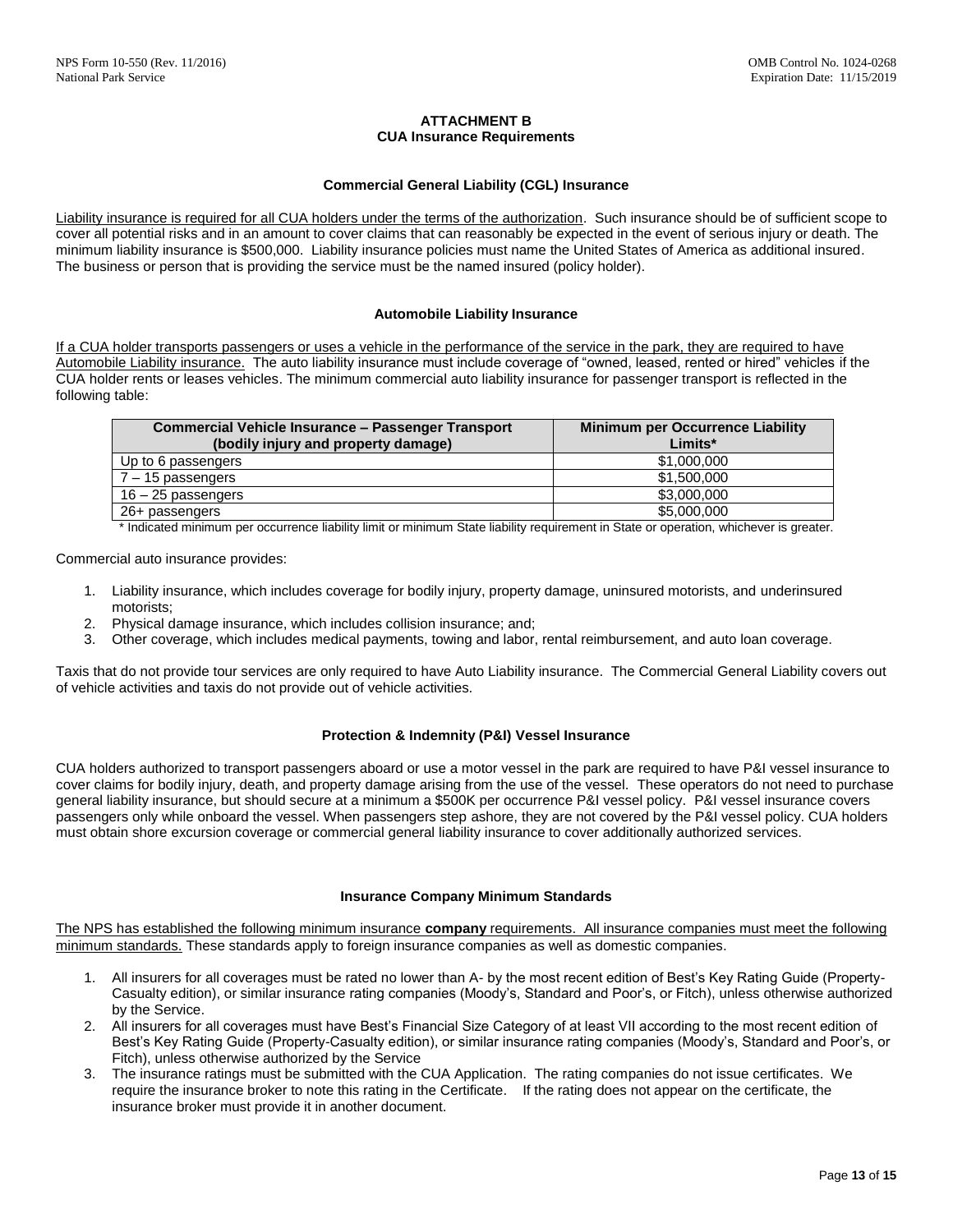### **Proof of Insurance Submission**

Applicants must submit proof of insurance with the CUA Application. The proof of insurance must:

- □ Be written in English with monetary amounts reflected in USD
- □ Reflect that insurance coverage is effective at time of CUA Application submission
- $\Box$  Name as insured the business or person that is providing the service
- □ Name the United States as additionally insured
- Reflect a General Commercial Liability Policy with the minimum coverage amount required in the CUA Application
- □ Reflect required additional insurances (commercial vehicle, vessel, aircraft, etc.) with the minimum coverage amount required in the CUA Application
- □ Include insurance provider rating or provide in separate document